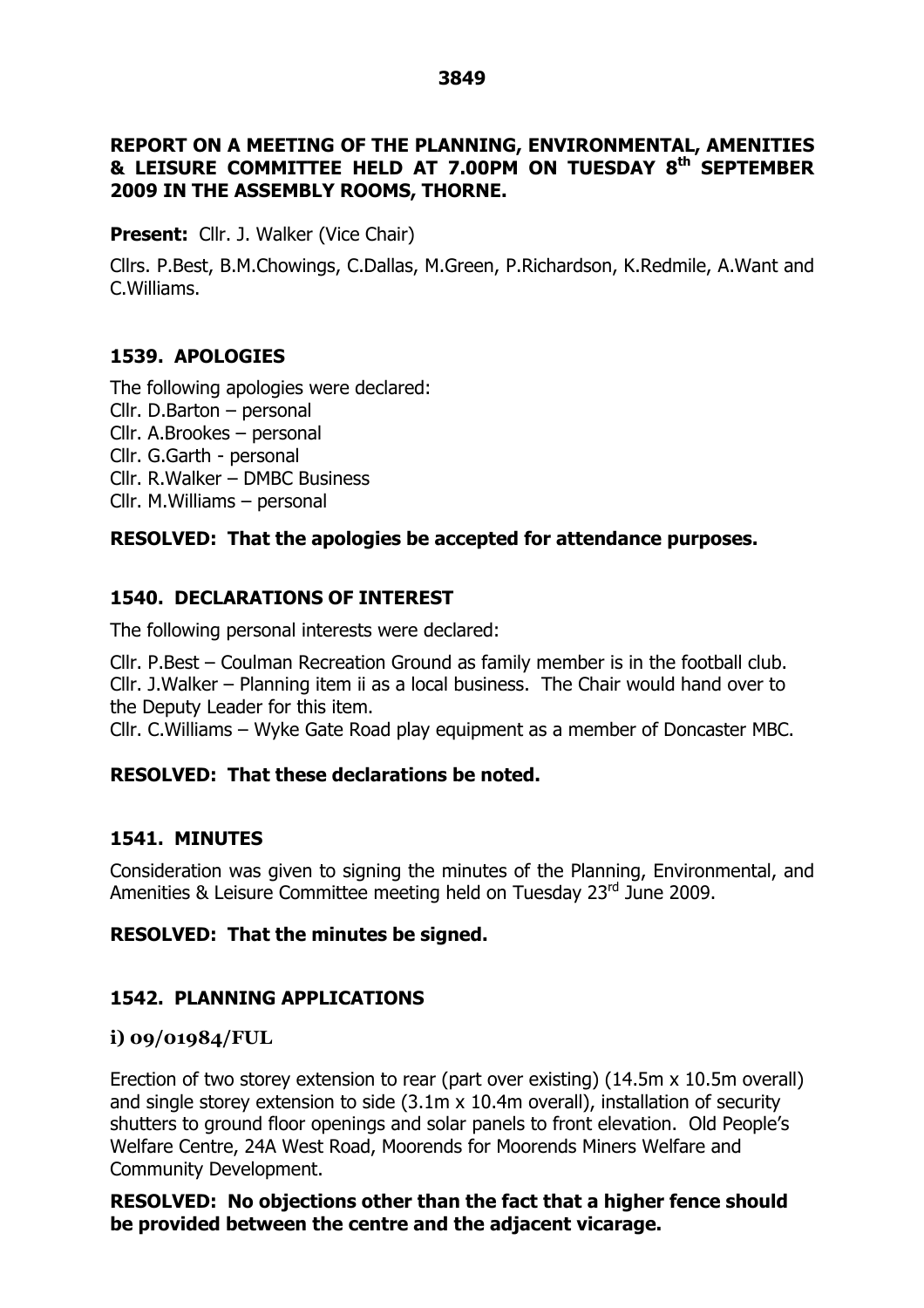# **ii) 09/01945/FUL**

Erection of two storey warehouse extension (18.0m x 9.0m) to side and single storey extension (44.0m x 6.5m) including new entrance lobby (3.5m x 6.5m) to rear of retails store and reconfiguration of car park at former Co-Op, King Street, Thorne for Sainsbury's Supermarkets Ltd.

### **RESOLVED: No observations.**

# **iii) 09/02018/FUL**

Conversion of public house to single dwelling following part demolition and erection of 1 no detached dwelling and 2 no semi detached dwellings within the curtilage on 0.17 ha of land at the Rising Sun, Hatfield Road, Thorne for Punch Taverns Plc.

### **RESOLVED: No observations.**

Councillors wished to invite a planning officer to a future meeting to discuss the implications of flood risk on development in the Parish.

# **1543. ACCOUNTS PAYABLE**

Consideration was given to the Statements of Accounts Payable to 31 $^{\rm st}$  August 2009, Vouchers 112 to 141.

### **RESOLVED: That the accounts payable be approved.**

## **1544. FINANCIAL REPORT**

Consideration was given to the financial report for month four of the current financial year. It was noted that the income and expenditure were within budget overall with the exception of the item for the remediation of the pollution incident at the Delves which was the subject of an insurance claim for £7391.81. It was reported that this claim had been rejected by the insurers because criminal damage to the pond by persons unknown was not considered as damage to property under the Policy.

#### **RESOLVED: To accept the financial report and to seek further advice from the Insurance Ombudsman on the claim.**

## **1545. WYKE GATE ROAD RECREATION GROUND**

Consideration was given to a proposal from Doncaster MBC to provide new children's play equipment at the above site. It was understood that the capital cost would be entirely funded by Doncaster MBC from Section 106 monies.

#### **RESOLVED: That the proposal be accepted subject to**

- **i) Thorne-Moorends Town Council being responsible for day to day cleaning and grounds maintenance but not for the cost of repairs.**
- **ii) The gym equipment be located in the vicinity of the skate park.**

The Chair's reports on Thorne Park and Thorne Cemetery were deferred in the absence of Cllr. D.Barton.